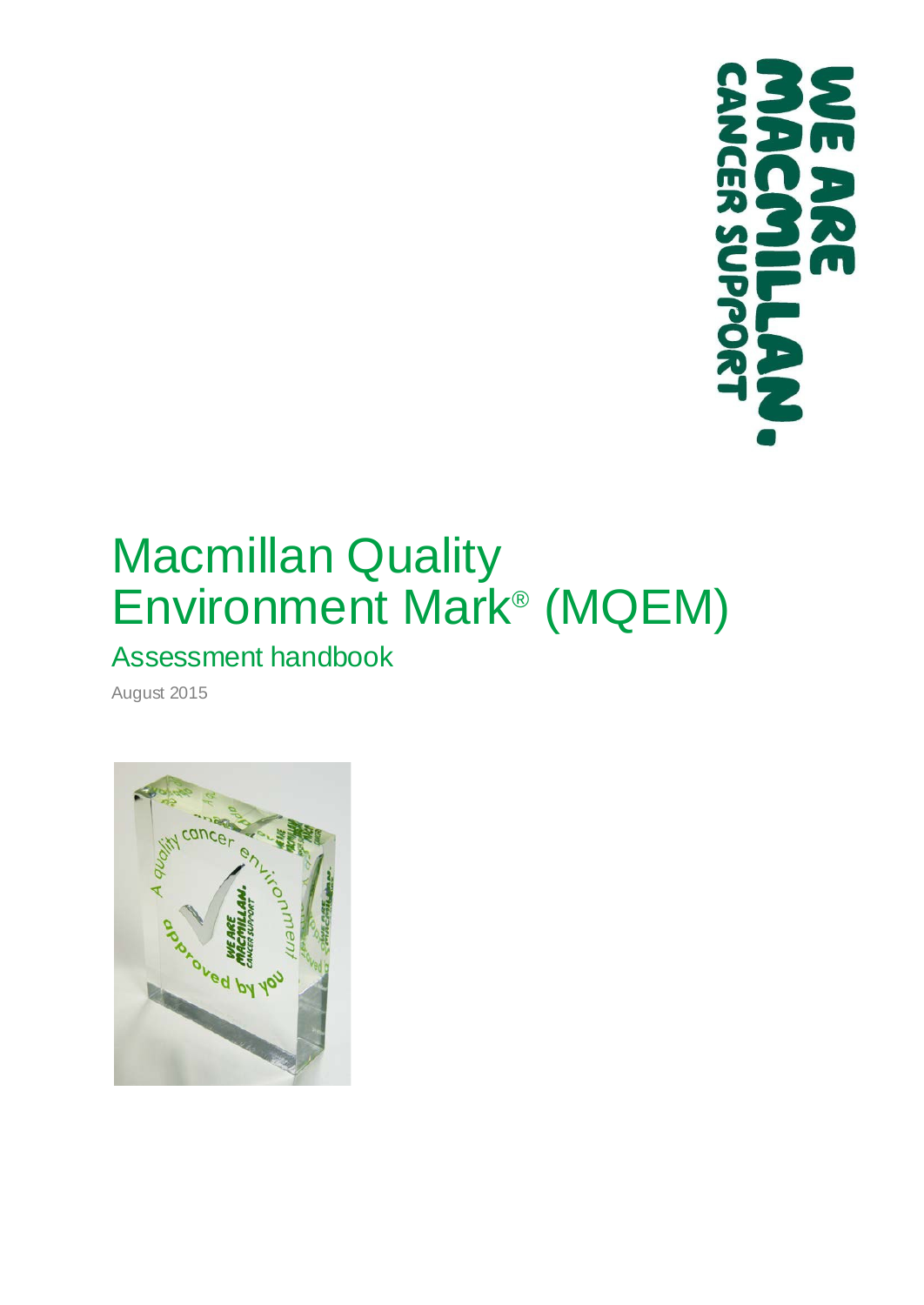### **Contents**

- Introduction
- General principles
- Assessment procedure
- Contacts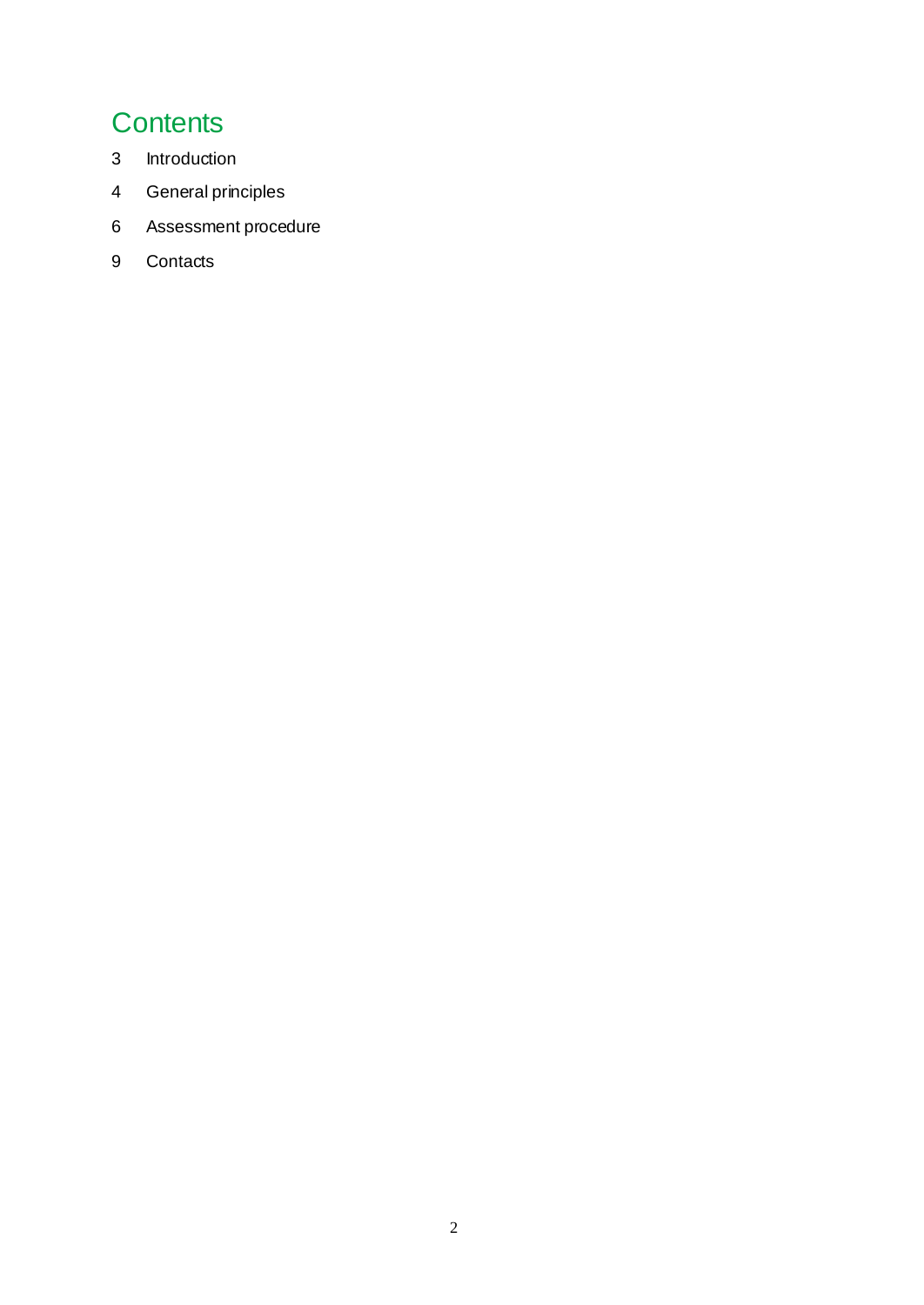## **Introduction**

Macmillan wants people affected by cancer to be treated and supported in high quality environments which help them during their treatment and enables them to live with, and beyond cancer. Macmillan also wants these environments to provide a space which facilitates information, health and social care professionals to provide the very best possible care and support. That is why the Macmillan Quality Environment Mark ® (MQEM) has been developed. It is the first evidence based tool that specifically assesses the physical environments in which information, treatment and support are provided to people affected by cancer.

The MQEM award is a ground-breaking award that all public, voluntary and private health and social care providers should aspire to attain. Also:-

- MQEM identifies and recognises cancer environments that provide high levels of support and care for people affected by cancer.
- MQEM has been developed in partnership with the Department of Health in England, as it is a core component of the English Cancer Reform Strategy.
- Macmillan has worked with a leading academic institution to build a strong evidence base establishing the link between good environments and enhanced health outcomes.
- People affected by cancer suggested and prioritised the criteria for the MQEM standards, and have therefore participated in the formal assessment of cancer environments.

The benefits are as follows:

- If an environment meets the MQEM standards, it will be presented with an MQEM award plaque that it can proudly display in its reception area. The environment will then be reassessed every three years to ensure that high standards are being maintained.
- Health and social care providers who receive the MQEM award will also be included on a special section of Macmillan's website. Additionally, cancer environments are now able to showcase their achievement on the NHS Choices website by populating it with their own text and the MQEM award logo.
- If an environment does not meet the MQEM standards, Macmillan's Cancer Environments Department will work with the facility to support the improvement of the environment. Macmillan will provide expertise and funding where appropriate.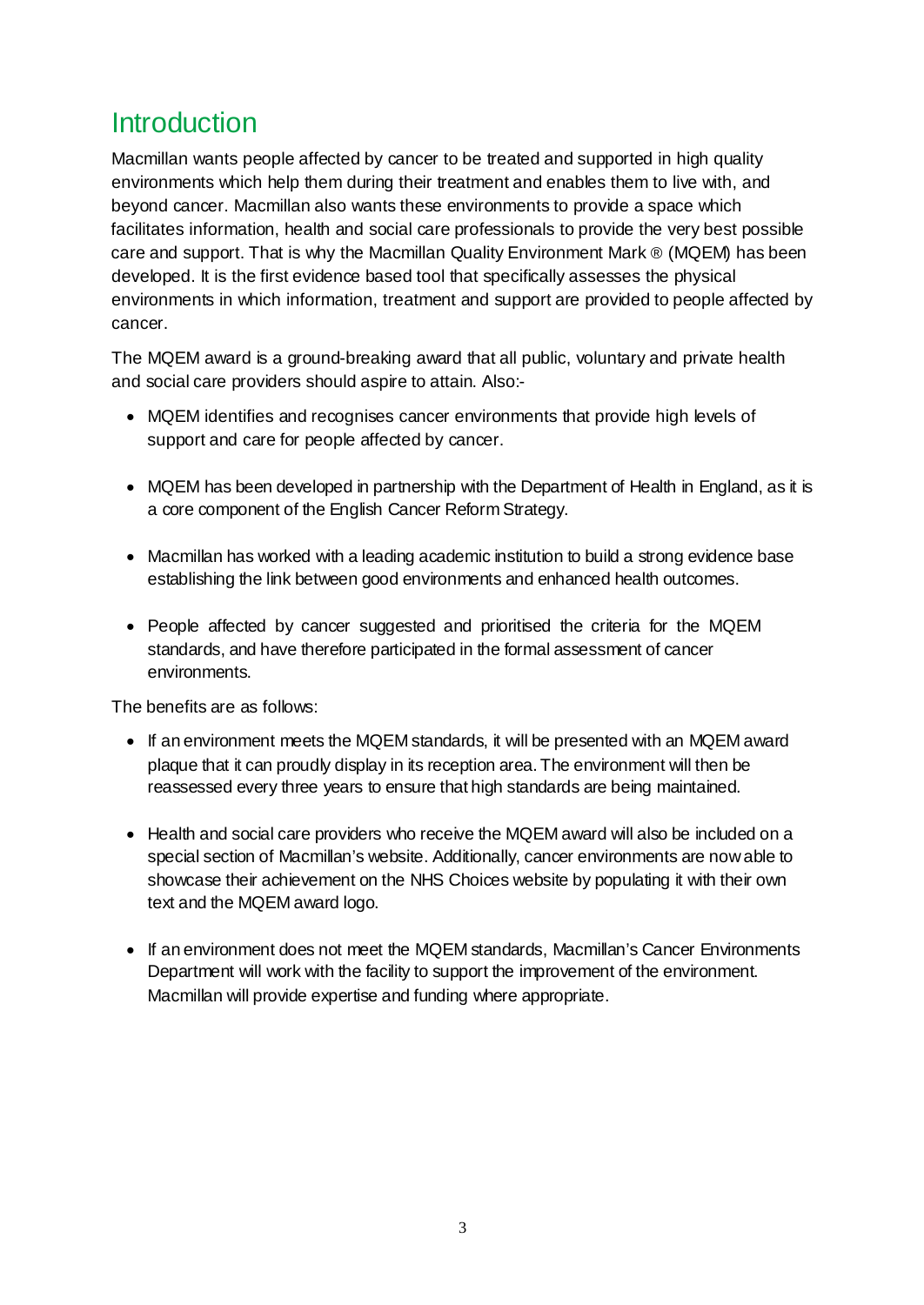### Our contract assessors

Macmillan has awarded DNV GL the contract to conduct the formal assessments of cancer environments against the MQEM standards. A DNV GL assessor will not assess or advise an organisation where they have been employed in the past five years.

DNV GL's assessment team will be responsible for conducting assessments and for answering any queries relating to the MQEM assessment process. A person affected by cancer is included within each of the assessment teams as often as is practicable. These User Assessors have been trained by DNV GL in partnership with Macmillan.

As a specialist provider of services for managing risks, DNV GL may bid for and undertake work for organisations that are subject to assessment against the MQEM.

### Our partner organisations

Prior to assessment it is important that the partner organisation identifies an MQEM champion within their own organisation. This person will take responsibility for coordinating the assessment process within the organisation, they will be the point of contact for all external organisations involved in the MQEM, and they will promote the MQEM standards and award within their organisation. This person also has responsibility for notifying Macmillan of any situation which may compromise or affect the reputation of the Macmillan Quality Environment Mark.

It is vital that organisations provide DNV GL with up-to-date contact details of the nominated MQEM champion, as they will be responsible for arranging and coordinating assessments. Any important announcements and invitations to learning events will be sent to this individual.

# General principles

Macmillan Quality Environment Mark ® (MQEM)

The MQEM programme and standards are reviewed every three years. The current MQEM assessment tool (V2) can be requested from mgem@macmillan.org.uk and can be supplied in either electronic or hardcopy.

Macmillan is constantly striving to improve the usability of the MQEM standards, self-assessment tool and associated assessment process, and we welcome your feedback. Please email [mqem@dnvgl.com](mailto:mqem@dnvgl.com) to inform us of any known or suspected errors or omissions, suggestions for improvement, general comments or queries relating to the MQEM.

#### **Who can apply?**

Any health, charity or social care organisation that can demonstrate that at least 80% of its services are cancer-related may apply for the MQEM assessment process. Such services may include: radiotherapy, chemotherapy and oncology treatment facilities, hospice and palliative care environments, cancer surgical wards, diagnostic facilities, and cancer information and support centres.

The MQEM standards are not relevant to Macmillan Info Pods. These are stand-alone facilities which, given their construction, do not have their own reception areas, toilets, waiting rooms, quiet or counselling rooms, treatment rooms, etc. If your facility is a small, single room information centre situated in a hospital or other large building or if you are unsure if your facility is eligible to apply for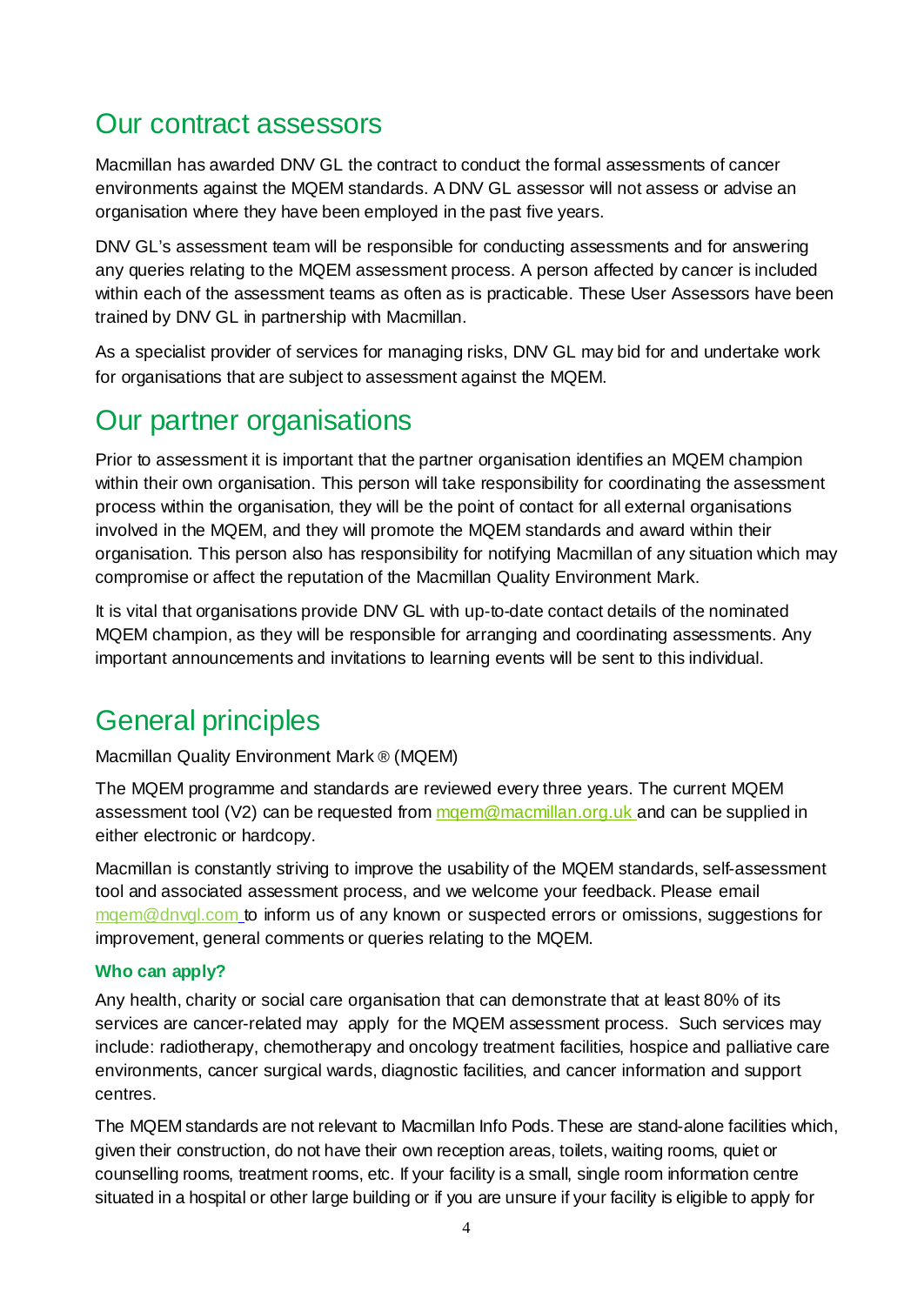MQEM please contact DNVGL for further advice.

Each applying organisation will need to decide which environment(s) are to be assessed. For example, an NHS trust may have an oncology day unit and a separate oncology inpatient ward. The trust may choose to have two separate external assessments of these facilities or a single assessment covering both. If the assessment is to cover more than one environment DNV GL must be made aware of this in advance of the assessment to allow them to determine whether the assessment can be completed in the time allocated.

Organisations may not apply for assessment for facilities that have been operational for less than 12 months. This is because the MQEM standards focus heavily on the importance of cancer facilities using the feedback received by the users of their service to continuously improve the physical environment. In situations where facilities are new, it is unlikely that sufficient user feedback will have been gathered to demonstrate compliance with these standards.

If DNV GL consider that an organisation does not meet the MQEM standards, the organisation may apply for reassessment as soon as it has addressed the outstanding issues and recommendations made in the assessment report.

#### **Assessment charge**

Application fees do not apply to any NHS organisation, or cancer service managed by any of the Departments of Health or Health Estates. Charities and healthcare organisations with a Macmillan professional in post will also be exempt from the fee. One award plaque per facility will be provided free of charge, but any additional plaques requested will incur a fee of £230 (plus VAT) per plaque.

Private, for profit healthcare organisations will incur a one-off charge of £1,000 (plus VAT) for the assessment and £230 (plus VAT) per award plaque. The invoice will be raised by the Macmillan Cancer Environments Department after the assessment has taken place. All fees quoted are subject to change with one month's notice. Any change will be advertised on the MQEM website. There are no assessment fees for any organisation for the reassessments which occur every three years.

#### **The assessment process**

Following a successful formal assessment, the organisation will be presented with the MQEM award as a visible identification and reassurance of environmental quality to patients, staff and visitors. The award will be made for a three year period (36 months from the date of assessment) after which the organisation will need to be reassessed. If the facility does not wish to be reassessed then Macmillan will reserve the right to ask for the original award to be removed.

In exceptional circumstances, such as when there are concerns about an organisation's environment, Macmillan may visit outside the specified schedule in order to ensure the facility is maintaining the standards specified in the MQEM standards.

If an organisation cancels an assessment without good reason and / or giving reasonable notice, Macmillan reserves the right to charge the organisation for all non-refundable accommodation and travel expenses incurred by the contract assessors.

#### **Support**

Macmillan will work with organisations that don't meet the MQEM standards; supporting them to improve and develop their physical environment and the users' experience. Macmillan's network of service development teams will be able to provide free cancer-specific support and expertise. Please email mgem@macmillan.org.uk for more details.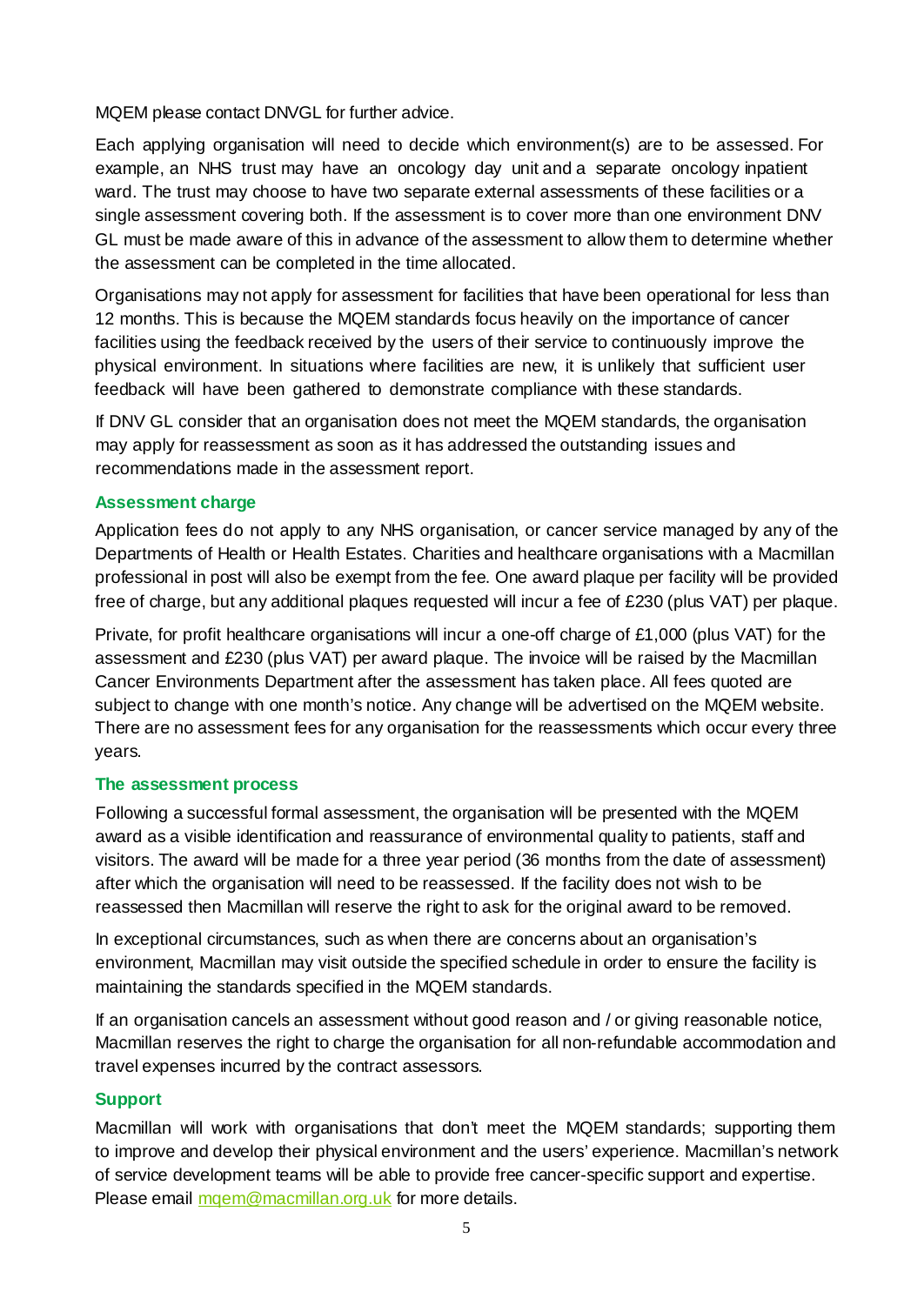Some organisations may require additional support with the assessment process and what can be expected. DNV GL may provide an opportunity for such organisations to purchase a limited number of additional support visits. For further information, please contact your assessors or email [mqem@dnvgl.com.](mailto:mqem@dnvgl.com)

#### **Information sharing**

When a partner organisation has passed the MQEM formal assessment, their details will be included on the Macmillan website at:

[www.macmillan.org.uk/Aboutus/Healthprofessionals/MQEM/AwardWinningEnvironments.aspx](http://www.macmillan.org.uk/Aboutus/Healthprofessionals/MQEM/AwardWinningEnvironments.aspx)

The DNV GL assessment team is always happy to answer questions (by email or telephone) regarding specific aspects of the MQEM programme and standards. However, the assessors are not in a position to be able to review any documentation submitted to them outside of the formal assessment.

Further information about assessments may be disclosed under the Freedom of Information Act 2000.

Organisations may wish to publish information relating to their assessments on their own websites. Such information might include assessment reports or minutes of meetings where MQEM assessments have been discussed. Macmillan recognises this as good practice but also request that neither Macmillan staff nor DNV GL staff nor volunteer assessors be named in such documents. In publishing assessment-related information on their websites, organisations are reminded that they have a duty to ensure the accuracy of such information.

The MQEM assessment process does not specifically require any patient identifiable information to be presented, but should the organisation wish to share such information or data, it should be anonymised, and all patient identifiable details removed.

### Assessment procedure

#### **Self-assessment**

The first stage of the application process is for the organisation to undertake a self-assessment using the MQEM self-assessment tool. One of our Macmillan Development Managers (MDM) may have already provided this. If not, it can be requested by sending an email to [mqem@macmillan.org.uk.](mailto:mqem@macmillan.org.uk)

This self-assessment allows the organisation to determine whether it has met the required standards to obtain the MQEM award. If the standards seem to have been met, the organisation can then apply for an external assessment. If the organisation does not think it meets the MQEM standard, the organisation should contact Macmillan for support and advice by emailing [mqem@macmillan.org.uk.](mailto:mqem@macmillan.org.uk)

#### **Pre-external assessment**

To apply for an assessment, the organisation must complete the online application form at [www.macmillan.org.uk/Aboutus/Healthprofessionals/MQEM/ApplyingForTheAward.aspx.](http://www.macmillan.org.uk/Aboutus/Healthprofessionals/MQEM/ApplyingForTheAward.aspx) The application will be automatically forwarded to DNV GL who will acknowledge receipt within five working days and send an information pack to the organisation containing the key contact details and assessment information. Within 10 working days, a DNV GL assessor will offer the organisation a selection of possible assessment dates. When a date has been agreed, DNV GL will write to the organisation confirming the date and setting out a proposed programme for the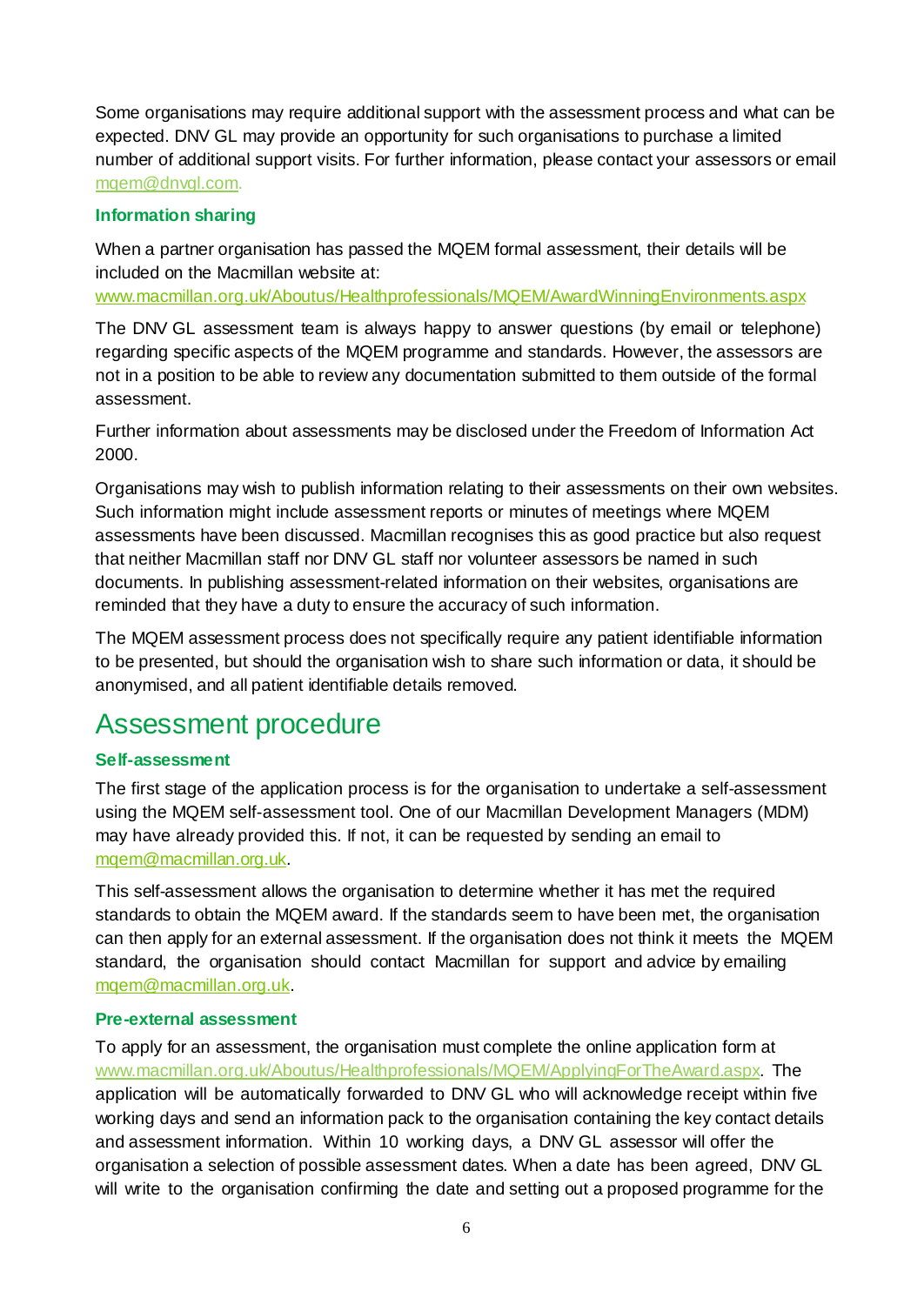assessment. DNV GL will do their best to accommodate requests for visits at a time most convenient for the organisation.

#### **Assessment**

Assessments will be conducted by a professional assessor from DNV GL accompanied, where possible, by one trained Volunteer User Assessor (a person affected by cancer recruited by Macmillan). Occasionally, the assessors may be joined by another assessor or manager, or a representative from Macmillan or other relevant body for ongoing development and quality assurance purposes. The organisation will be notified of the number of visitors in advance.

During the assessment, the organisation must demonstrate compliance with the MQEM standards and provide evidence for each of the criteria. The time available for the assessment will not permit the assessors to search for evidence, so this will need to be presented by the organisation. Documentary evidence, where required, may be provided in electronic or paper format (or a combination of both). The assessors will work through each of the MQEM standards, evaluating the evidence provided, and recording the findings.

The organisation's MQEM champion must ensure that all staff involved are fully briefed on the purpose of the assessment, their specific role, and the role of the assessors.

During the visit, the assessors will need to talk to a number of people from the organisation to clarify and support the documentation provided. In addition, the assessors will ask to visit areas of the organisation to review evidence in practice. A short period is allowed at the end of the assessment visit for informal feedback. The assessors and the organisation should use this time as an opportunity to discuss any outstanding issues or concerns. The assessors may need some time alone to consider the evidence thoroughly and review their findings.

The outcome will be based on the evidence provided for review during the assessment period only. The assessors may not be able to inform the organisation of the outcome at the end of the assessment visit, as on some occasions it may be necessary for the assessors to review their findings with colleagues to ensure consistency.

Please note that at no time should the arrangements for the assessment visit compromise services to users in any way.

#### **Post-assessment**

Following the assessment, DNV GL will notify Macmillan of the outcome. The applicant and Macmillan will receive a detailed report from DNV GL on the assessment outcome within 20 working days of the assessment date.

It is a requirement that a local award event is arranged whereby Macmillan can present the MQEM award to the organisation. Macmillan's regional Communications Managers will assist with the organisation of these events.

All awards will be provided in English (and Welsh where required). The MQEM award, feedback forms and rack must be displayed in accordance with the instructions included. Organisations are asked to confirm in writing to morem@macmillan.org.uk that these actions have been undertaken.

Following a successful assessment, it is recommended that organisations undertake a regular selfassessment against the MQEM using the self-assessment tool. It is recommended that action plans should be completed following each assessment, and that these should include realistic timescales and designated responsibilities for taking the actions forward.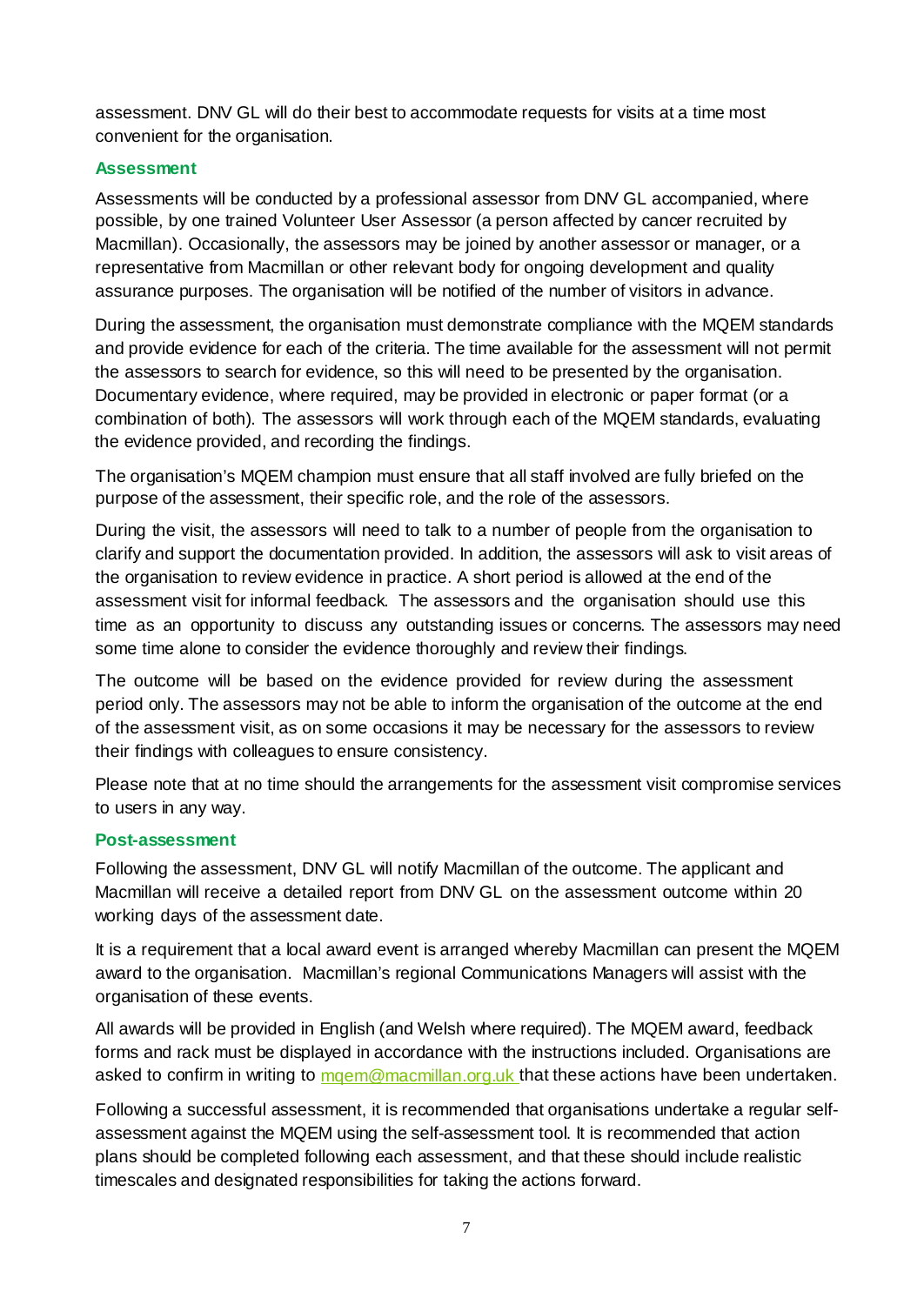If the organisation has any concerns about the assessment or report, it should raise these with their assessors or DNV GL's Healthcare Lead as soon as possible and no later than 20 working days after receipt of the report. If the concerns are not resolved to the organisation's satisfaction and it feels that the assessment outcome is unjust, it may refer the matter to Macmillan. An email or letter should be sent to Macmillan's Quality Programme Manager as soon as possible and no later than 40 working days following receipt of the assessment report. Any allegations regarding the improper conduct of MQEM assessors should also be referred there as soon as possible, their contact details are shown at the end of this document.

Rare instances of inappropriate behaviour towards assessors in performing their duties have made it necessary for DNV GL to introduce a procedure for dealing with abusive or threatening behaviour from external sources*.* A copy of this procedure can be obtained on request from DNV GL.

As part of its commitment to the provision of a quality service to Macmillan and the organisations which it assesses, DNV GL aims to gather feedback on the services provided. All organisations that undergo assessment against the MQEM standards will be asked to complete a web-based survey. Feedback from the survey will be used to inform the development of the MQEM standards and assessment process.